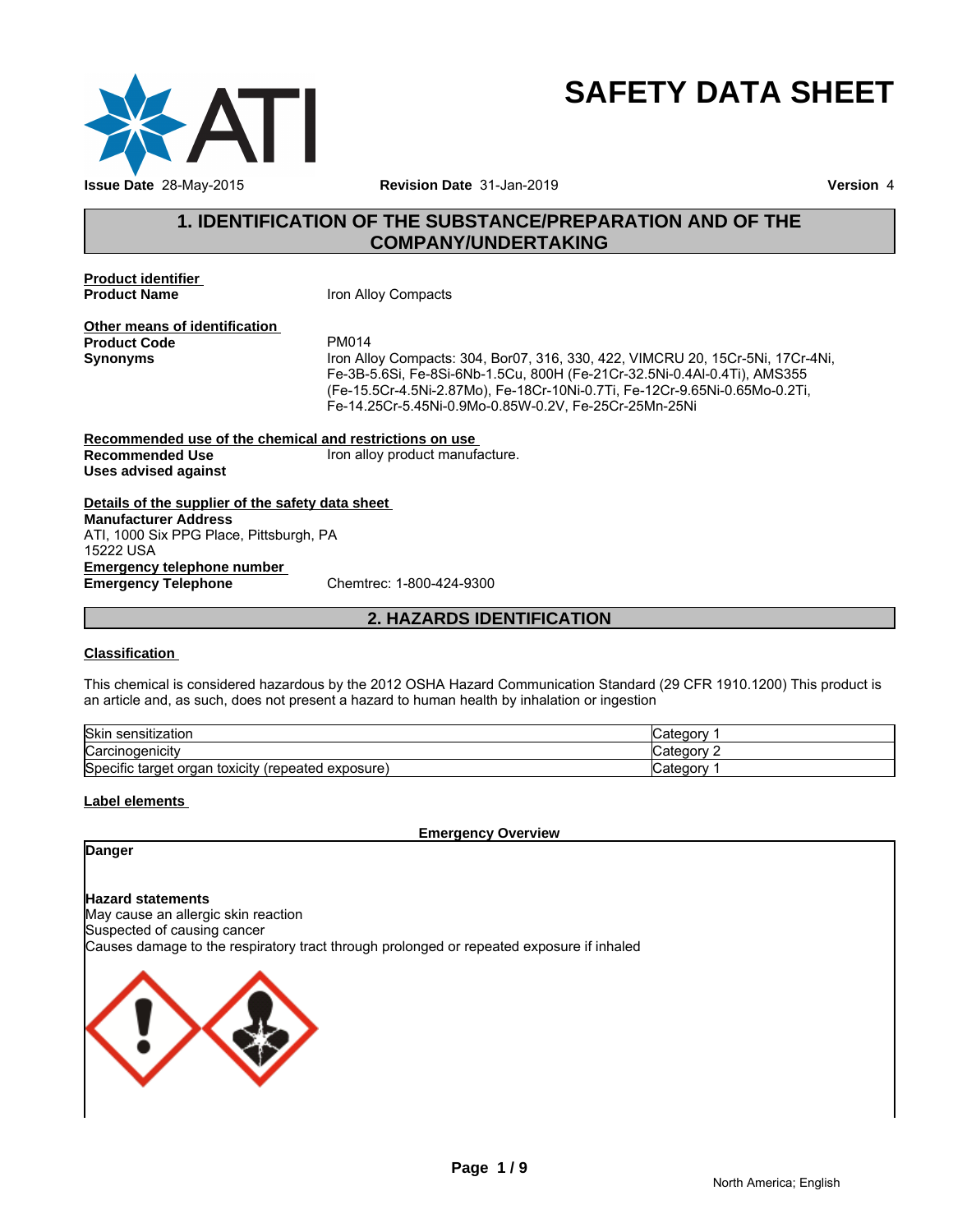| Appearance<br>√arıous massıve product | $\cdots$<br>Solid<br>Phvsical state | Jdorless<br>Odor |
|---------------------------------------|-------------------------------------|------------------|
| lforms                                |                                     |                  |

### **Precautionary Statements - Prevention**

Do not handle until all safety precautions have been read and understood Use personal protective equipment as required Wear protective gloves

### **Precautionary Statements - Response**

If skin irritation or rash occurs: Get medical advice/attention

### **Precautionary Statements - Disposal**

Dispose of contents/container to an approved waste disposal plant

### **Hazards not otherwise classified (HNOC)**

Not applicable

### **Other Information**

When product is subjected to welding, burning, melting, sawing, brazing, grinding, buffing, polishing, or other similar heat-generating processes, the following potentially hazardous airborne particles and/or fumes may be generated:: Hexavalent Chromium (Chromium VI) may cause lung, nasal, and/or sinus cancer, Vanadium pentoxide (V2O5) affects eyes, skin, respiratory system, Soluble molybdenum compounds such as molybdenum trioxide may cause lung irritation.

### **3. COMPOSITION/INFORMATION ON INGREDIENTS**

**Synonyms** Iron Alloy Compacts: 304, Bor07, 316, 330, 422, VIMCRU 20, 15Cr-5Ni, 17Cr-4Ni, Fe-3B-5.6Si, Fe-8Si-6Nb-1.5Cu, 800H (Fe-21Cr-32.5Ni-0.4Al-0.4Ti), AMS355 (Fe-15.5Cr-4.5Ni-2.87Mo), Fe-18Cr-10Ni-0.7Ti, Fe-12Cr-9.65Ni-0.65Mo-0.2Ti, Fe-14.25Cr-5.45Ni-0.9Mo-0.85W-0.2V, Fe-25Cr-25Mn-25Ni.

| <b>Chemical Name</b> | <b>CAS No.</b> | Weight-%  |
|----------------------|----------------|-----------|
| <b>Iron</b>          | 7439-89-6      | $50 - 80$ |
| Nickel               | 7440-02-0      | $-42$     |
| Chromium             | 7440-47-3      | $0 - 40$  |
| Vanadium             | 7440-62-2      | $0 - 15$  |
| Molybdenum           | 7439-98-7      | $0 - 11$  |
| Tungsten             | 7440-33-7      | $0 - 8$   |
| Boron                | 7440-42-8      | $0 - 2$   |
| Carbon               | 7440-44-0      | $0 - 1.6$ |

# **4. FIRST AID MEASURES**

.

| <b>First aid measures</b>                                   |                                                                                                                                                        |
|-------------------------------------------------------------|--------------------------------------------------------------------------------------------------------------------------------------------------------|
| Eye contact                                                 | In the case of particles coming in contact with eyes during processing, treat as with any<br>foreign object.                                           |
| <b>Skin Contact</b>                                         | In the case of skin allergic reactions see a physician.                                                                                                |
| <b>Inhalation</b>                                           | If excessive amounts of smoke, fume, or particulate are inhaled during processing, remove<br>to fresh air and consult a qualified health professional. |
| Ingestion                                                   | Not an expected route of exposure.                                                                                                                     |
| Most important symptoms and effects, both acute and delayed |                                                                                                                                                        |
| <b>Symptoms</b>                                             | May cause allergic skin reaction.                                                                                                                      |
|                                                             | Indication of any immediate medical attention and special treatment needed                                                                             |
| Note to physicians                                          | Treat symptomatically.                                                                                                                                 |
|                                                             |                                                                                                                                                        |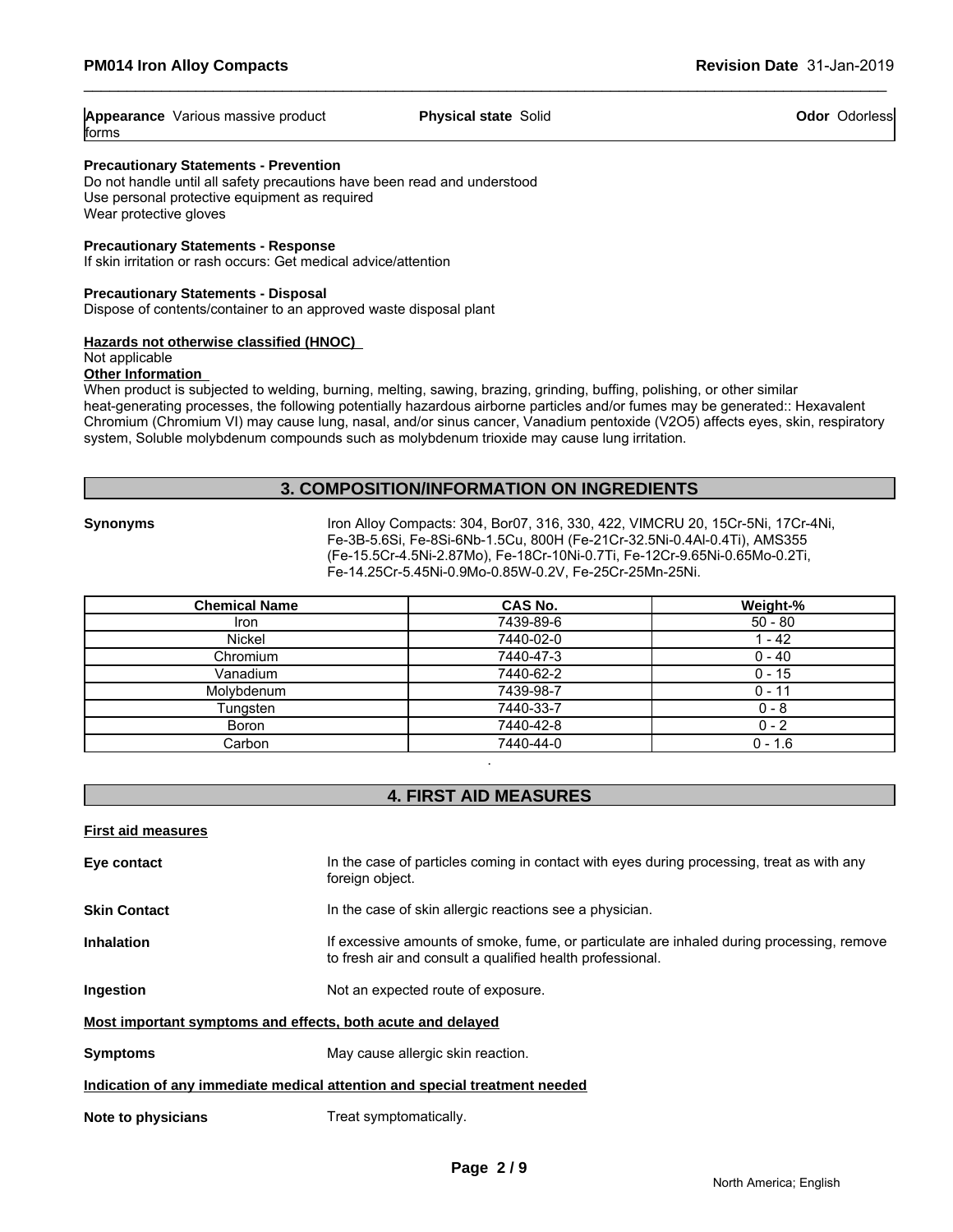# **5. FIRE-FIGHTING MEASURES**

### **Suitable extinguishing media**

Product not flammable in the form as distributed, flammable as finely divided particles or pieces resulting from processing of this product. Isolate large fires and allow to burn out. Smother small fires with salt (NaCl) or class D dry powder fire extinguisher.

**Unsuitable extinguishing media** Do not spray water on burning metal as an explosion may occur. This explosive characteristic is caused by the hydrogen and steam generated by the reaction of water with the burning material.

### **Specific hazards arising from the chemical**

Intense heat. WARNING: Fine particles resulting from grinding, buffing, polishing, or similar processes of this product may form combustible dust-air mixtures. Keep particles away from all ignition sources including heat, sparks, and flame. Prevent dust accumulations to minimize combustible dust hazard.

**Hazardous combustion products**Hexavalent Chromium (Chromium VI) may cause lung, nasal, and/or sinus cancer, Vanadium pentoxide (V2O5) affects eyes, skin, respiratory system. Soluble molybdenum compounds such as molybdenum trioxide may cause lung irritation.

**Explosion data Sensitivity to Mechanical Impact** None. **Sensitivity to Static Discharge** None.

### **Protective equipment and precautions for firefighters**

Firefighters should wear self-contained breathing apparatus and full firefighting turnout gear.

# **6. ACCIDENTAL RELEASE MEASURES**

### **Personal precautions, protective equipment and emergency procedures**

|                                                      | <b>7. HANDLING AND STORAGE</b>                 |
|------------------------------------------------------|------------------------------------------------|
| Methods for cleaning up                              | Not applicable to massive product.             |
| <b>Methods for containment</b>                       | Not applicable to massive product.             |
| Methods and material for containment and cleaning up |                                                |
| <b>Environmental precautions</b>                     | Not applicable to massive product.             |
| <b>Environmental precautions</b>                     |                                                |
| For emergency responders                             | Use personal protective equipment as required. |
| <b>Personal precautions</b>                          | Use personal protective equipment as required. |
|                                                      |                                                |

### **Precautions for safe handling**

**Advice on safe handling** WARNING: Fine particles resulting from grinding, buffing, polishing, or similar processes of this product may form combustible dust-air mixtures. Keep particles away from all ignition sources including heat, sparks, and flame. Prevent dust accumulations to minimize combustible dust hazard.

### **Conditions for safe storage, including any incompatibilities**

| <b>Storage Conditions</b> | Keep chips, turnings, dust, and other small particles away from heat, sparks, flame and<br>other sources of ignition (i.e., pilot lights, electric motors and static electricity). |
|---------------------------|------------------------------------------------------------------------------------------------------------------------------------------------------------------------------------|
| Incompatible materials    | Dissolves in hydrofluoric acid.                                                                                                                                                    |

# **8. EXPOSURE CONTROLS/PERSONAL PROTECTION**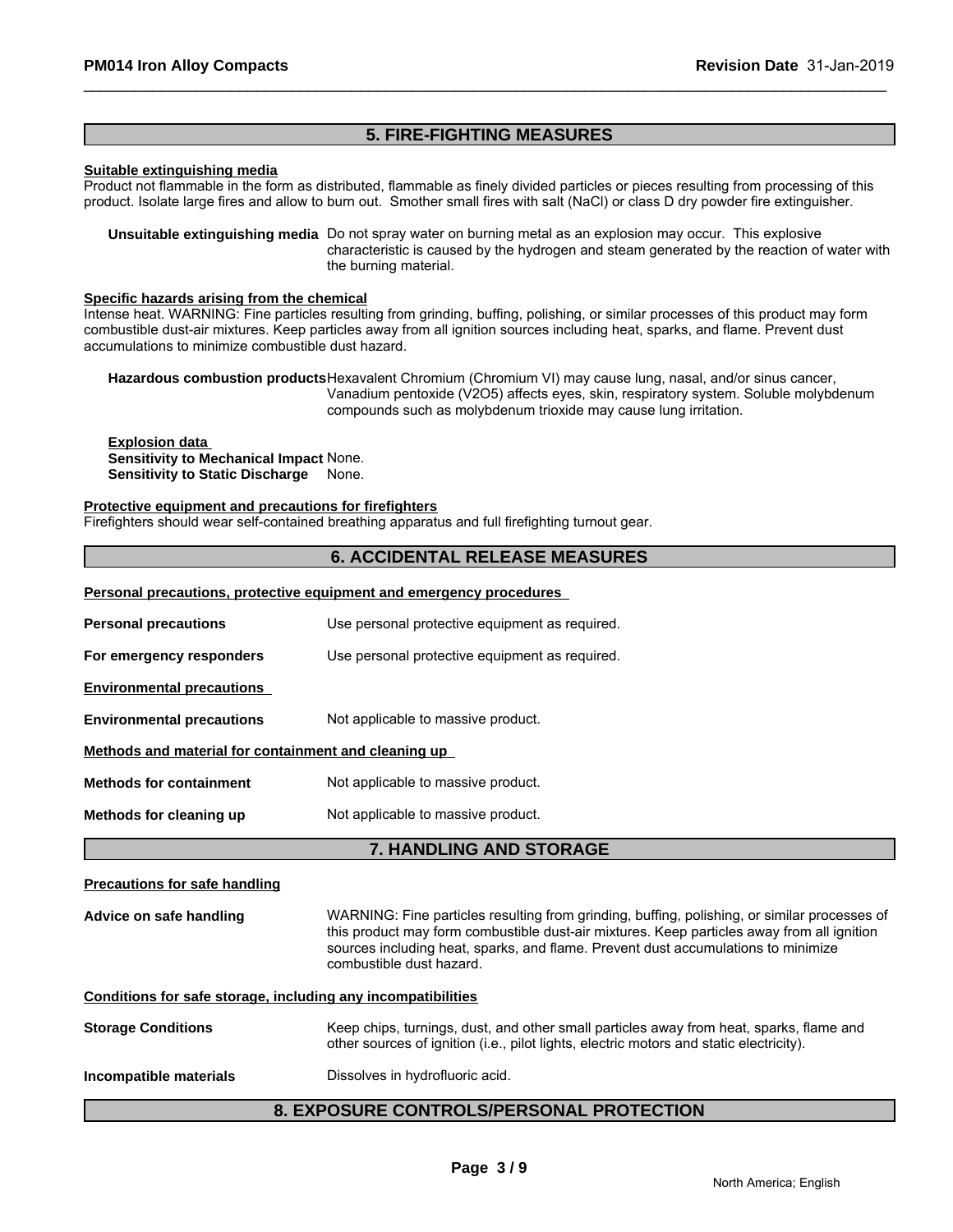# **Control parameters**

| <b>Chemical Name</b>     | <b>ACGIH TLV</b>                                                                                               | <b>OSHA PEL</b>                                                                                 |
|--------------------------|----------------------------------------------------------------------------------------------------------------|-------------------------------------------------------------------------------------------------|
| <b>Iron</b><br>7439-89-6 |                                                                                                                |                                                                                                 |
| Nickel<br>7440-02-0      | TWA: 1.5 mg/m <sup>3</sup> inhalable fraction                                                                  | TWA: 1 $mg/m3$                                                                                  |
| Chromium<br>7440-47-3    | TWA: $0.5 \text{ mg/m}^3$                                                                                      | TWA: 1 $mq/m3$                                                                                  |
| Vanadium<br>7440-62-2    |                                                                                                                | Ceiling: 0.5 mg/m <sup>3</sup> V2O5 respirable dust<br>Ceiling: 0.1 mg/m <sup>3</sup> V2O5 fume |
| Molybdenum<br>7439-98-7  | TWA: $10 \text{ mg/m}^3$ inhalable fraction<br>TWA: $3 \text{ mg/m}^3$ respirable fraction                     |                                                                                                 |
| Tungsten<br>7440-33-7    | STEL: 10 mg/m <sup>3</sup> STEL: 10 mg/m <sup>3</sup> W<br>TWA: 5 mg/m <sup>3</sup> TWA: 5 mg/m <sup>3</sup> W | (vacated) STEL: $10 \text{ mg/m}^3$ (vacated) STEL:<br>10 mg/m $3$ W                            |
| Boron<br>7440-42-8       |                                                                                                                |                                                                                                 |
| Carbon<br>7440-44-0      |                                                                                                                | $\overline{\phantom{0}}$                                                                        |

# **Appropriate engineering controls**

# **9. PHYSICAL AND CHEMICAL PROPERTIES**

### **Information on basic physical and chemical properties**

| <b>Physical state</b><br>Appearance<br>Color                                                                                                                         | Solid<br>Various massive product forms<br>metallic gray or silver  | Odor<br><b>Odor threshold</b>                                                                           | Odorless<br>Not applicable                        |
|----------------------------------------------------------------------------------------------------------------------------------------------------------------------|--------------------------------------------------------------------|---------------------------------------------------------------------------------------------------------|---------------------------------------------------|
| <b>Property</b><br>рH<br>Melting point/freezing point<br>Boiling point / boiling range<br><b>Flash point</b><br><b>Evaporation rate</b><br>Flammability (solid, gas) | Values<br>1400-1540<br>2560-2800 °F<br>$^{\circ}$ C<br>-<br>-<br>- | Remarks • Method<br>Not applicable<br>Not applicable<br>flammable as finely divided particles or pieces | Product not flammable in the form as distributed. |
| <b>Flammability Limit in Air</b><br><b>Upper flammability limit:</b><br>Lower flammability limit:                                                                    | $\overline{\phantom{0}}$                                           | resulting from processing of this product                                                               |                                                   |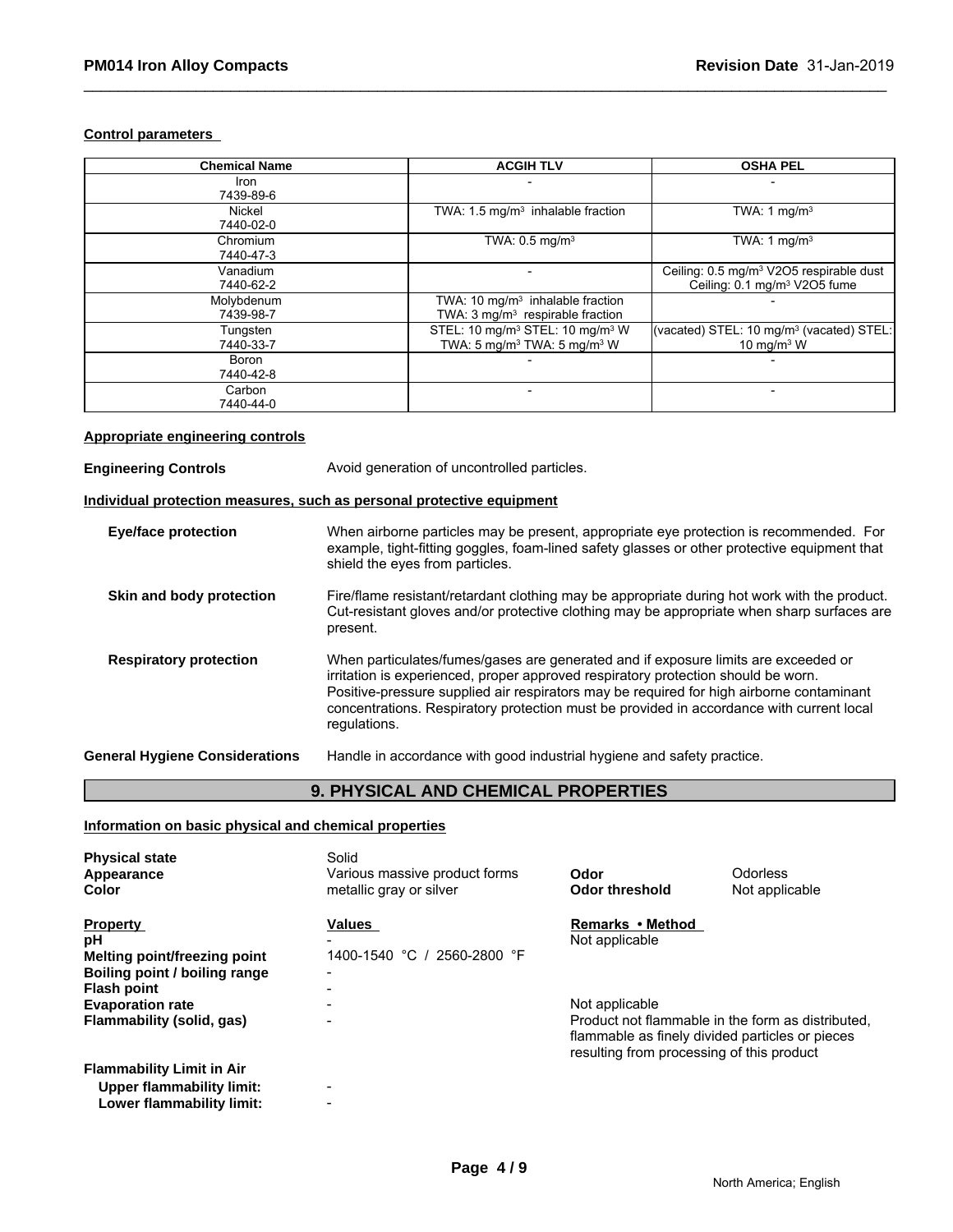| Vapor pressure<br>Vapor density<br><b>Specific Gravity</b> | $8.0 - 8.5$    | Not applicable<br>Not applicable |
|------------------------------------------------------------|----------------|----------------------------------|
| <b>Water solubility</b>                                    | Insoluble      |                                  |
| Solubility in other solvents                               |                | Not applicable                   |
| <b>Partition coefficient</b>                               |                | Not applicable                   |
| <b>Autoignition temperature</b>                            |                | Not applicable                   |
| <b>Decomposition temperature</b>                           |                | Not applicable                   |
| <b>Kinematic viscosity</b>                                 |                | Not applicable                   |
| <b>Dynamic viscosity</b>                                   |                | Not applicable                   |
| <b>Explosive properties</b>                                | Not applicable |                                  |
| <b>Oxidizing properties</b>                                | Not applicable |                                  |
| <b>Other Information</b>                                   |                |                                  |
| <b>Softening point</b>                                     |                |                                  |
| <b>Molecular weight</b>                                    |                |                                  |
| <b>VOC Content (%)</b>                                     | Not applicable |                                  |
| <b>Density</b>                                             |                |                                  |
| <b>Bulk density</b>                                        |                |                                  |

# **10. STABILITY AND REACTIVITY**

### **Reactivity**

Not applicable

### **Chemical stability**

Stable under normal conditions.

### **Possibility of Hazardous Reactions**

None under normal processing.

Hazardous polymerization Hazardous polymerization does not occur.

**Conditions to avoid** Dust formation and dust accumulation.

### **Incompatible materials**

Dissolves in hydrofluoric acid.

### **Hazardous Decomposition Products**

When product is subjected to welding, burning, melting, sawing, brazing, grinding, buffing, polishing, or other similar heat-generating processes, the following potentially hazardous airborne particles and/or fumes may be generated:. Hexavalent Chromium (Chromium VI) may cause lung, nasal, and/or sinus cancer. Vanadium pentoxide (V2O5) affects eyes, skin, respiratory system. Soluble molybdenum compounds such as molybdenum trioxide may cause lung irritation.

# **11. TOXICOLOGICAL INFORMATION**

### **Information on likely routes of exposure**

### **Product Information**

| <b>Inhalation</b>    | Not an expected route of exposure for product in massive form. |                                                                |               |  |  |
|----------------------|----------------------------------------------------------------|----------------------------------------------------------------|---------------|--|--|
| Eye contact          |                                                                | Not an expected route of exposure for product in massive form. |               |  |  |
| <b>Skin Contact</b>  |                                                                | May cause sensitization by skin contact.                       |               |  |  |
| Ingestion            | Not an expected route of exposure for product in massive form. |                                                                |               |  |  |
| <b>Chemical Name</b> | Oral LD50                                                      | <b>Inhalation LC50</b><br>Dermal LD50                          |               |  |  |
| llron                | 98,600 mg/kg bw                                                |                                                                | $> 0.25$ mg/L |  |  |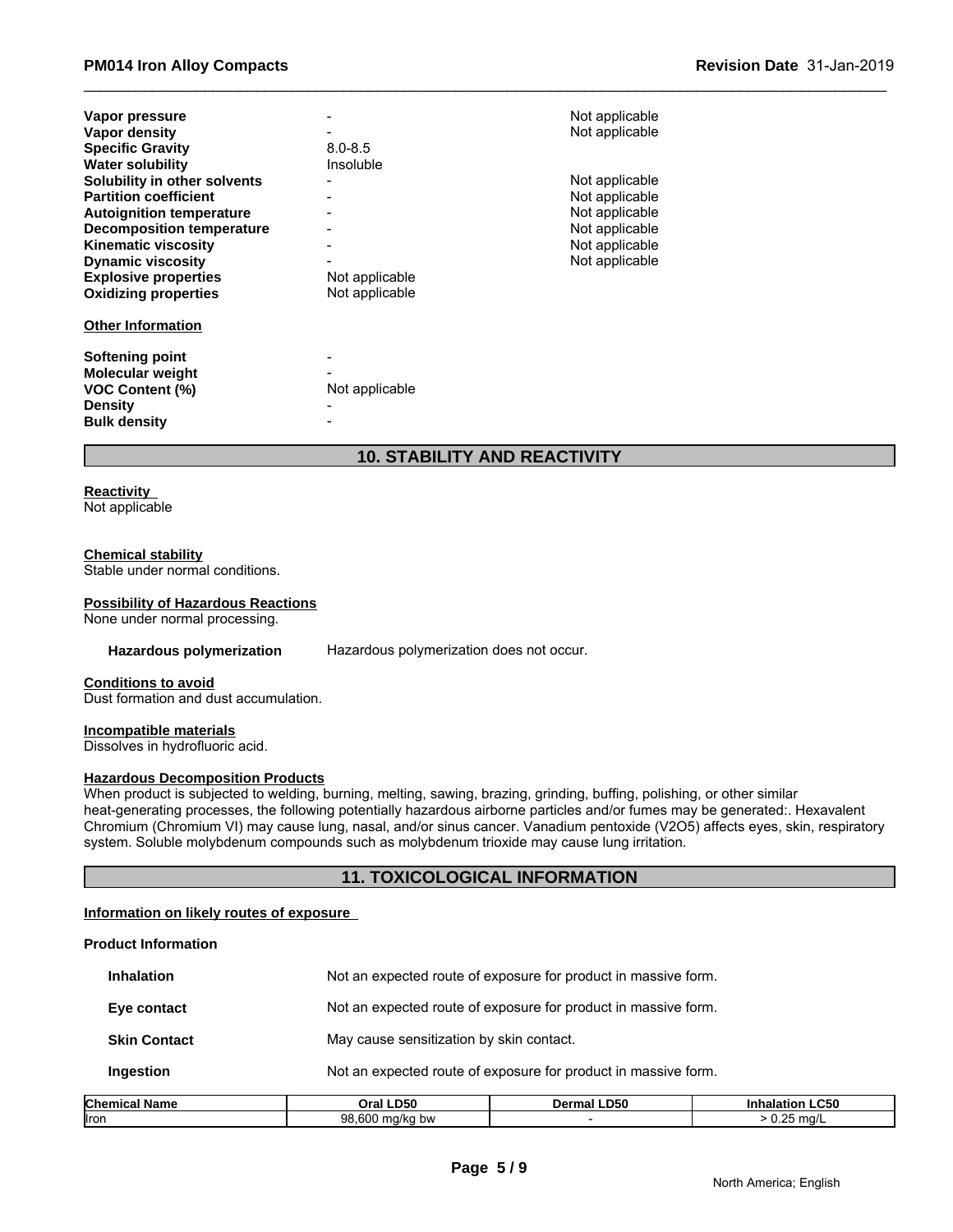| 7439-89-6                 |                   |                   |               |
|---------------------------|-------------------|-------------------|---------------|
| Nickel<br>7440-02-0       | > 9000 mg/kg bw   |                   | $> 10.2$ mg/L |
| Chromium<br>7440-47-3     | > 3400 mg/kg bw   |                   | $> 5.41$ mg/L |
| Vanadium<br>17440-62-2    | > 2000 mg/kg bw   | -                 |               |
| Molybdenum<br>  7439-98-7 | $>$ 2000 mg/kg bw | $>$ 2000 mg/kg bw | $> 5.10$ mg/L |
| Tungsten<br>  7440-33-7   | > 2000 mg/kg bw   | > 2000 mg/kg bw   | $> 5.4$ mg/L  |
| Boron<br>7440-42-8        | > 2000 mg/kg bw   |                   | $> 5.08$ mg/L |
| Carbon<br>7440-44-0       | $>$ 2000 mg/kg bw | -                 | -             |

### **Information on toxicological effects**

**Symptoms** May cause sensitization by skin contact.

### **Delayed and immediate effects as well as chronic effects from short and long-term exposure**

| <b>Acute toxicity</b>             |  |
|-----------------------------------|--|
| <b>Skin corrosion/irritation</b>  |  |
| Serious eye damage/eye irritation |  |
| <b>Sensitization</b>              |  |
| Germ cell mutagenicity            |  |
| Carcinogenicity                   |  |

**Product not classified. Product not classified. Product not classified.** May cause sensitization by skin contact. Product not classified. May cause cancer by inhalation.

| <b>Chemical Name</b> | <b>ACGIH</b> | <b>IARC</b> | <b>NTP</b>             | <b>OSHA</b> |
|----------------------|--------------|-------------|------------------------|-------------|
| Nickel               |              | Group       | Known                  | ,,          |
| 7440-02-0            |              | Group 2B    | Reasonably Anticipated |             |
| Chromium             |              | Group 3     |                        |             |
| 7440-47-3            |              |             |                        |             |

**Reproductive toxicity** Product not classified. **STOT - single exposure** Product not classified.<br> **STOT - repeated exposure** Causes disorder and d Aspiration hazard **Product not classified.** 

Causes disorder and damage to the: Respiratory System.

# **12. ECOLOGICAL INFORMATION**

### **Ecotoxicity**

This product as shipped is not classified for aquatic toxicity.

| <b>Chemical Name</b>     | Algae/aquatic plants                                                                                                                   | Fish                                                                                                                  | <b>Toxicity to</b><br>microorganisms                                                            | <b>Crustacea</b>                                                                                                  |
|--------------------------|----------------------------------------------------------------------------------------------------------------------------------------|-----------------------------------------------------------------------------------------------------------------------|-------------------------------------------------------------------------------------------------|-------------------------------------------------------------------------------------------------------------------|
| <b>Iron</b><br>7439-89-6 |                                                                                                                                        | The 96 h LC50 of 50% iron<br>loxide black in water to Danio<br>rerio was greater than<br>10,000 mg/L.                 | The 3 h EC50 of iron oxide<br>for activated sludge was<br>greater than 10,000 mg/L.             | The 48 h EC50 of iron oxide<br>to Daphnia magna was<br>greater than 100 mg/L.                                     |
| Nickel<br>7440-02-0      | NOEC/EC10 values range<br>from $12.3 \mu q/l$ for<br>Scenedesmus accuminatus<br>to 425 µg/l for<br>Pseudokirchneriella<br>subcapitata. | The 96h LC50s values range<br>from 0.4 mg Ni/L for<br>Pimephales promelas to 320<br>mg Ni/L for Brachydanio<br>rerio. | The 30 min EC50 of nickel<br>for activated sludge was 33<br>mg Ni/L.                            | The 48h LC50s values range <br>from 0.013 mg Ni/L for<br>Ceriodaphnia dubia to 4970<br>mg Ni/L for Daphnia magna. |
| Chromium<br>7440-47-3    |                                                                                                                                        |                                                                                                                       |                                                                                                 |                                                                                                                   |
| Vanadium<br>7440-62-2    | The 72 h EC50 of vanadium<br>pentoxide to Desmodesmus<br>subspicatus was 2,907 ug of<br>V/L.                                           | The 96 h LC50 of vanadium<br>pentoxide to Pimephales<br>promelas was 1,850 ug of<br>V/L.                              | The 3 h EC50 of sodium<br>metavanadate for activated<br>sludge was greater than 100<br>$mg/L$ . | The 48 h EC50 of sodium<br>vanadate to Daphnia magna<br>was 2,661 ug of V/L.                                      |
| Molybdenum               | The 72 h EC50 of sodium                                                                                                                | The 96 h LC50 of sodium                                                                                               | The 3 h EC50 of                                                                                 | The 48 h LC50 of sodium                                                                                           |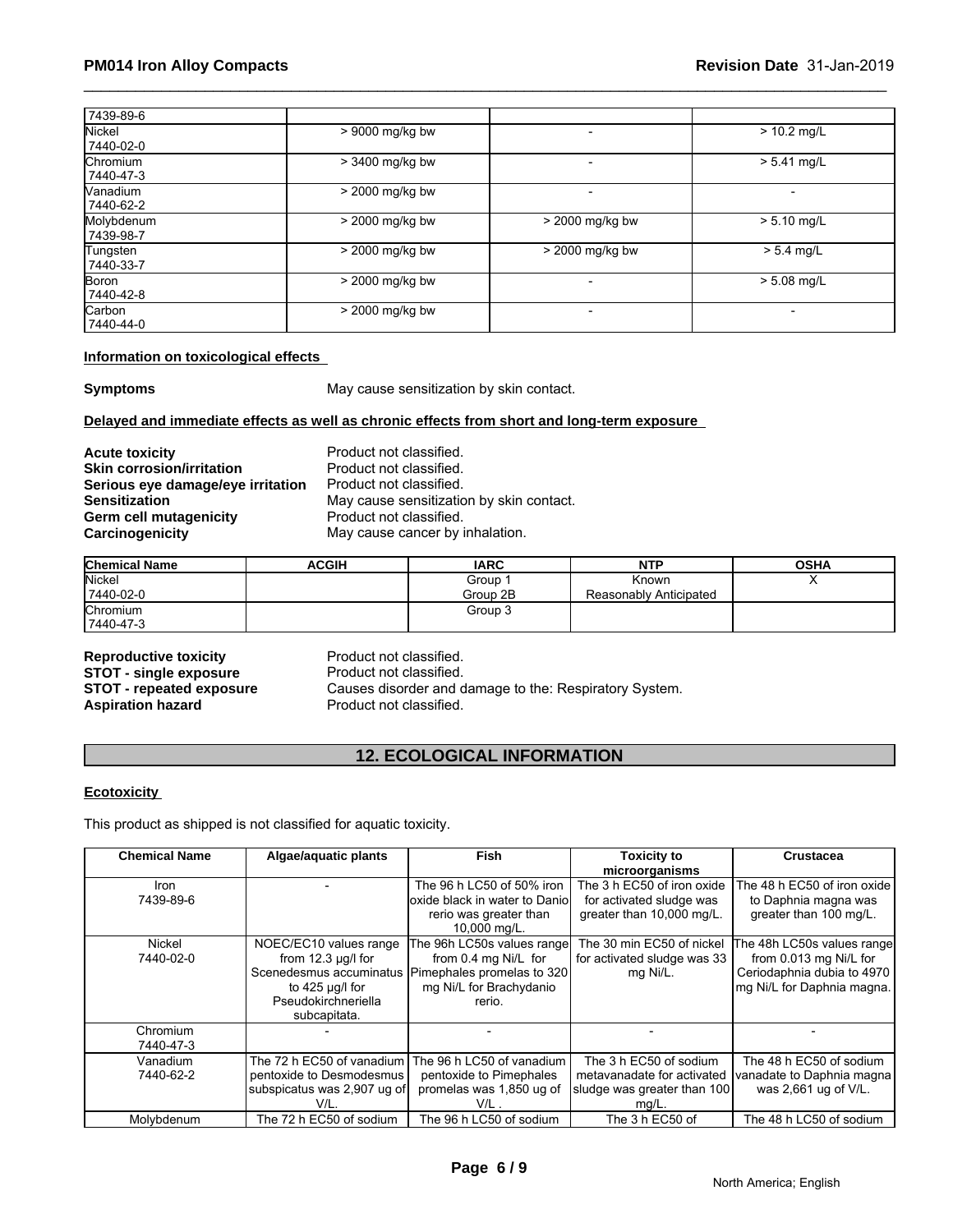| 7439-98-7             | molybdate dihydrate to<br>Pseudokirchneriella<br>subcapitata was 362.9 mg of<br>Mo/L.                                                                | molybdate dihydrate to<br>Pimephales promelas was<br>644.2 mg/L                                                                                                            | molybdenum trioxide for<br>activated sludge was 820<br>$mg/L$ .                                | molybdate dihydrate to<br>Ceriodaphnia dubia was<br>$1,015$ mg/L.<br>The 48 h LC50 of sodium<br>molybdate dihydrate to<br>Daphnia magna was greater<br>than 1,727.8 mg/L. |
|-----------------------|------------------------------------------------------------------------------------------------------------------------------------------------------|----------------------------------------------------------------------------------------------------------------------------------------------------------------------------|------------------------------------------------------------------------------------------------|---------------------------------------------------------------------------------------------------------------------------------------------------------------------------|
| Tungsten<br>7440-33-7 | The 72 h EC50 of sodium<br>tungstate to<br>Pseudokirchnerella<br>subcapitata was 31.0 mg of<br>W/L.                                                  | The 96 h LC50 of sodium<br>tungstate to Danio rerio was<br>greater than 106 mg of W/L.                                                                                     | The 30 min EC50 of sodium<br>tungstate for activated<br>sludge were greater than<br>1000 mg/L. | The 48 h EC50 of sodium<br>tungstate to Daphnia magna<br>was greater than 96 mg of<br>W/L.                                                                                |
| Boron<br>7440-42-8    | The 72-h EC50 value for<br>reduction of biomass of<br>Pseudokirchneriella<br>subcapitata exposed to Boric<br>acid at pH 7.5 to 8.3 was<br>40.2 mg/L. | The 96-hr LC50 for<br>Pimephales promelas<br>exposed to Boric acid<br>(82%)/borax (18%) mixture<br>was 79.7 mg/L with water<br>hardness of 91 mg/L and<br>water pH of 8.0. | The 3 h NOEC of boric acid<br>for activated sludge ranged<br>from 17.5 to 20 mg/L.             | The 48-hr LC50 for<br>Ceriodaphnia dubia exposed<br>to Boric acid/borax mixture<br>ranged from 91 to 165 mg/L<br>with pH ranging from 6.7 to<br>8.4.                      |
| Carbon<br>7440-44-0   | The 72 h EL50 of Carbon to<br>Pseudokirchneriella<br>subcapitata was greater than<br>100 mg/L.                                                       | The 96 h LL50 of Carbon in<br>water to Danio rerio was<br>greater than 100 mg/L.                                                                                           | The 3 h EC50 of Carbon for<br>activated sludge was 1000<br>$mg/L$ .                            | The 48 h EL50 of Carbon to<br>Daphnia magna was greater<br>than 100 mg/L.                                                                                                 |

**Persistence and degradability**

### **Bioaccumulation**

.

.

**Other adverse effects** This product as shipped is not classified for environmental endpoints. However, when subjected to sawing or grinding, particles may be generated that are classified for aquatic chronic toxicity.

# **13. DISPOSAL CONSIDERATIONS**

### **Waste treatment methods**

**Disposal of wastes Disposal should be in accordance with applicable regional, national and local laws and <b>Disposal should be in accordance with applicable regional, national and local laws and** regulations.

**Contaminated packaging Mone anticipated.** 

**Chemical Name RCRA - D Series Wastes** Chromium 7440-47-3 5.0 mg/L regulatory level

This product contains one or more substances that are listed with the State of California as a hazardous waste.

# **14. TRANSPORT INFORMATION**

**15. REGULATORY INFORMATION**

**DOT** Not regulated

| International Inventories |          |
|---------------------------|----------|
| TSCA                      | Complies |
| <b>DSL/NDSL</b>           | Complies |
| <b>EINECS/ELINCS</b>      | Complies |
| ENCS                      | Complies |
| <b>IECSC</b>              | Complies |
|                           |          |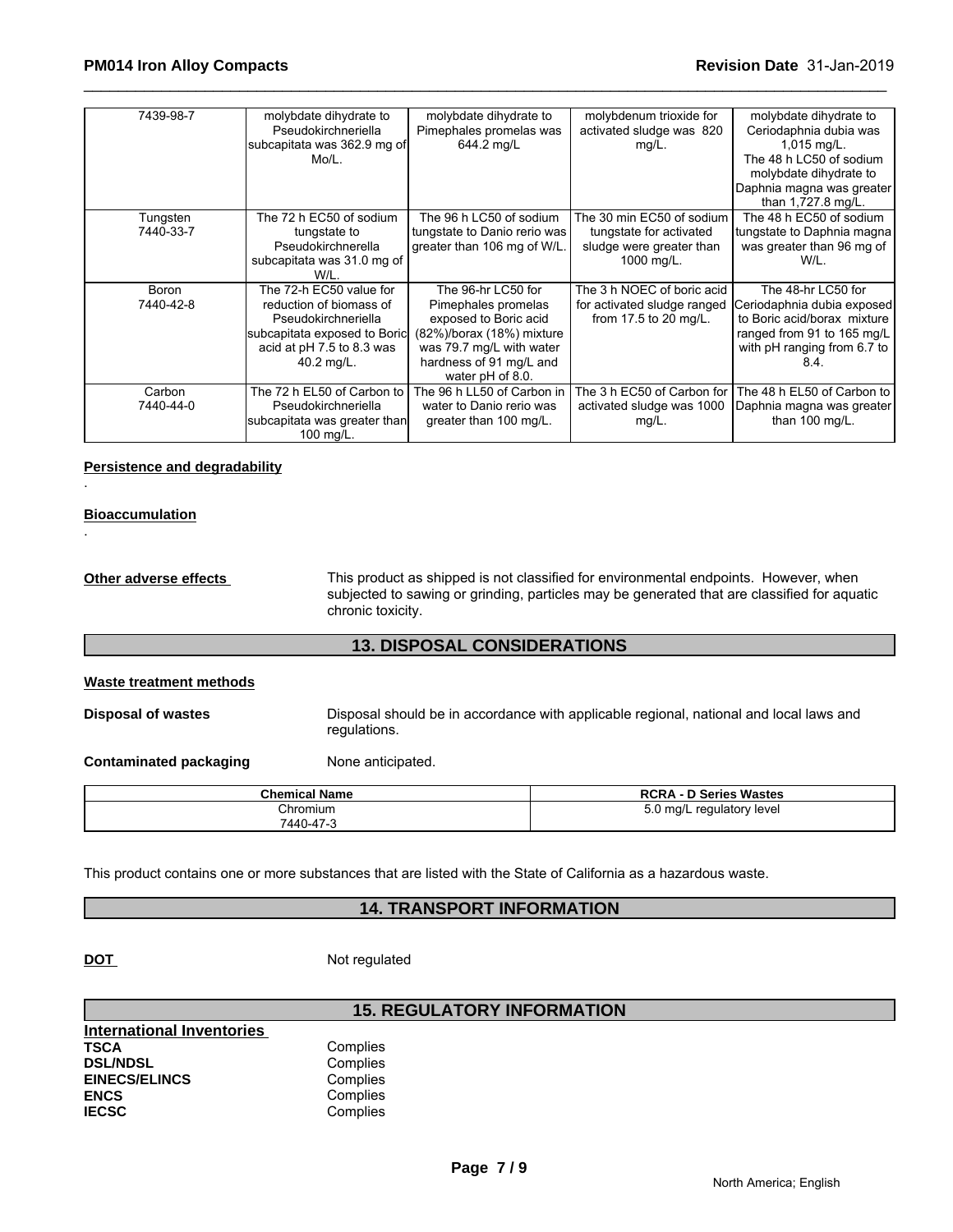| <b>KECL</b>  | Complies |  |
|--------------|----------|--|
| <b>PICCS</b> | Complies |  |
| <b>AICS</b>  | Complies |  |

 **Legend:** 

 **TSCA** - United States Toxic Substances Control Act Section 8(b) Inventory

 **DSL/NDSL** - Canadian Domestic Substances List/Non-Domestic Substances List

 **EINECS/ELINCS** - European Inventory of Existing Chemical Substances/European List of Notified Chemical Substances

 **ENCS** - Japan Existing and New Chemical Substances

 **IECSC** - China Inventory of Existing Chemical Substances

 **KECL** - Korean Existing and Evaluated Chemical Substances

 **PICCS** - Philippines Inventory of Chemicals and Chemical Substances

 **AICS** - Australian Inventory of Chemical Substances

### **US Federal Regulations**

### **SARA 313**

Section 313 of Title III of the Superfund Amendments and Reauthorization Act of 1986 (SARA). This product contains a chemical or chemicals which are subject to the reporting requirements of the Act and Title 40 of the Code of Federal Regulations, Part 372

| <b>Chemical Name</b>            | <b>CAS No.</b>                         | Weight-%<br>$\sim$ 0.1 | .<br>$\sim$ $\sim$ $\sim$<br>242<br>`hreshold<br>' Values %<br>SARA<br>n<br>د ۱ ت |
|---------------------------------|----------------------------------------|------------------------|-----------------------------------------------------------------------------------|
| Nickel<br>7440-02-∪             | 7440-02-Ⴑ                              | - 4                    |                                                                                   |
| $\sim$<br>Chromium<br>--7440-47 | $\rightarrow$<br>7440<br>. +U-4<br>$-$ | - 40                   |                                                                                   |

### **SARA 311/312 Hazard Categories**

| Acute health hazard               | Yes |  |
|-----------------------------------|-----|--|
| <b>Chronic Health Hazard</b>      | Yes |  |
| Fire hazard                       | Nο  |  |
| Sudden release of pressure hazard | Nο  |  |
| <b>Reactive Hazard</b>            | No  |  |

### **CWA (Clean Water Act)**

This product contains the following substances which are regulated pollutants pursuant to the Clean Water Act (40 CFR 122.21 and 40 CFR 122.42)

| <b>Chemical Name</b>  | <b>CWA - Reportable</b><br>Quantities | <b>CWA - Toxic Pollutants</b> | <b>CWA - Priority Pollutants</b> | <b>CWA - Hazardous</b><br><b>Substances</b> |
|-----------------------|---------------------------------------|-------------------------------|----------------------------------|---------------------------------------------|
| Nickel<br>7440-02-0   |                                       |                               |                                  |                                             |
| Chromium<br>7440-47-3 |                                       |                               |                                  |                                             |

### **CERCLA**

This material, as supplied, contains one or more substances regulated as a hazardous substance under the Comprehensive Environmental Response Compensation and Liability Act (CERCLA) (40 CFR 302)

| <b>Chemical Name</b> | <b>Hazardous Substances RQs</b> |
|----------------------|---------------------------------|
| Nickel               | 100 lb                          |
| 7440-02-0            |                                 |
| Chromium             | 5000 lb                         |
| 7440-47-3            |                                 |

# **US State Regulations**

### **California Proposition 65**

This product contains the Proposition 65 chemicals listed below. Proposition 65 warning label available at ATImetals.com.

| Chemical Name                                 | California<br>- -<br>'roposition 65 |
|-----------------------------------------------|-------------------------------------|
| .<br>$\sim$<br>'440<br><b>Nicke</b><br>U-UZ-1 | Carcinoger                          |

### **U.S. State Right-to-Know Regulations**

| м.<br>Name<br>Chemical | <b>Now</b><br><b>Larcay</b><br>י יי<br>. | - Massau kustus | vania<br> |
|------------------------|------------------------------------------|-----------------|-----------|
| Nickel                 |                                          |                 |           |